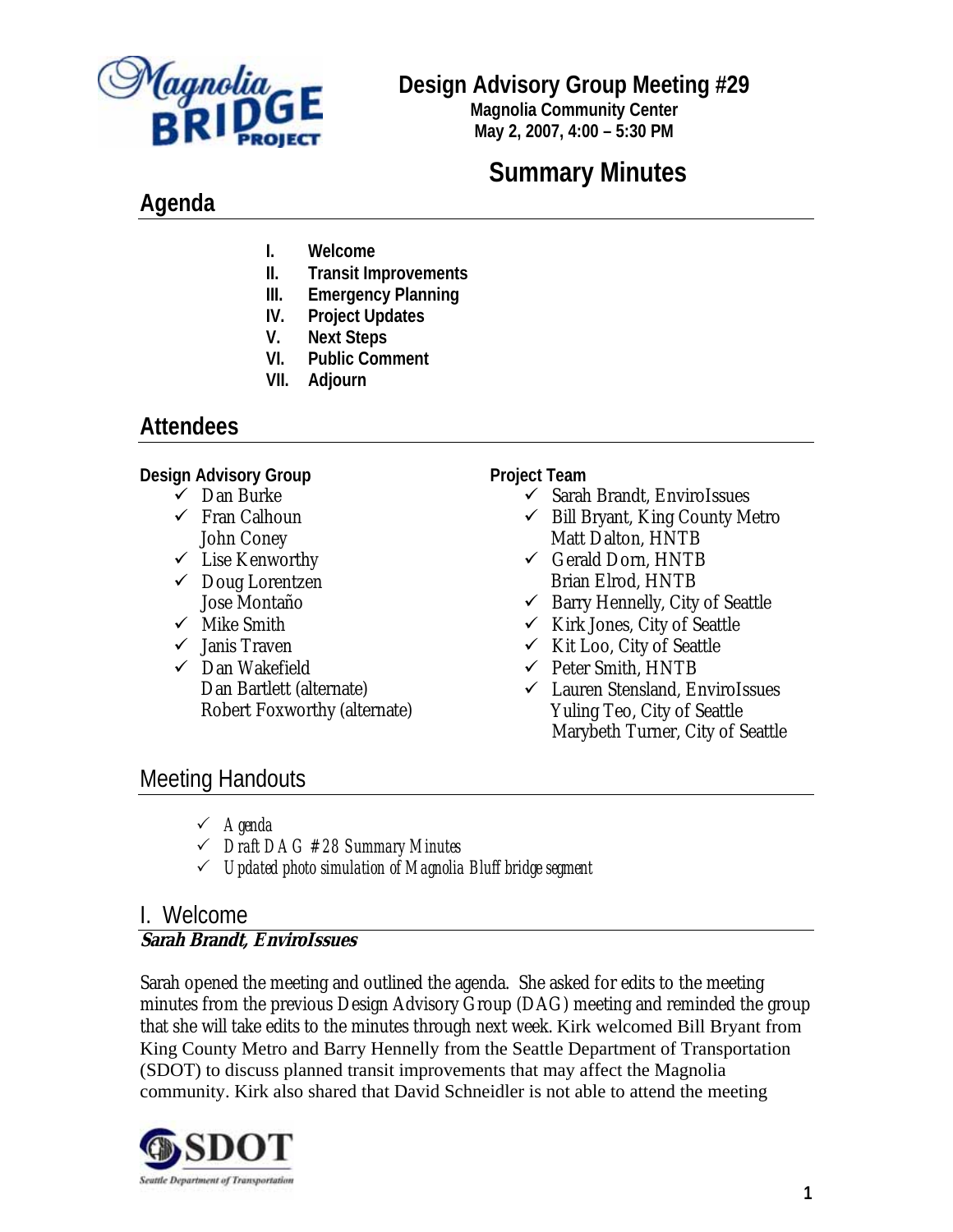today to discuss emergency planning – he is handling another emergency. Dan Burke from Port of Seattle will review the joint planning effort that is underway.

## II. Transit Improvements **Bill Bryant, King County Metro, & Barry Hennelly, SDOT**

Bill and Barry explained the bus rapid transit (BRT) system planned for Elliot Ave W. and 15<sup>th</sup> Avenue W. Barry shared that BRT is in some ways a response to the absence of the former planned monorail and also a cost-effective strategy for improving transit. Bill explained that BRT will be a significant transit improvement because it is a higher level of bus service. There will be more buses, greater reliability, and improved passenger amenities. The bus stops and vehicles will also be improved.

King County Metro and SDOT developed these BRT improvements together, as part of *Transit Now* and *Bridging the Gap*. Metro will operate the buses, improve the stations and coordinate the marketing for BRT – called *RapidRide* – and SDOT will make the street and traffic signal changes needed to accommodate the new service. There will be five BRT lines in total. The three lines in Seattle are:

- Downtown to Ballard via Elliot Ave W. and  $15<sup>th</sup>$  Avenue W.
- Downtown to West Seattle
- Downtown to the north King County line via Aurora Ave.

The line closest to Magnolia is the Ballard line that runs along Elliot Avenue W. and  $15<sup>th</sup>$ Avenue W. from the Ballard Bridge south to at least Mercer Place. At present there are two Metro bus routes that serve Magnolia, along with bus service on  $15<sup>th</sup>$  Avenue W. The  $15<sup>th</sup>$  Avenue W. service runs more frequently and carries more passengers than the Magnolia routes. BRT service will stop at Fisherman's Terminal, W. Dravus Street, and the Garfield Bridge areas. There will likely be little change to existing bus routes in the area.

Barry explained that SDOT will help work to increase transit speeds and reliability by speeding up boarding, providing dedicated transit lanes where possible, and giving transit services signal priority. Transit signal priority means extending signal cycles or holding signals for buses for very short periods of time that can increase transit speeds and reliability significantly. Other features of BRT include raised bus platforms that allow for flat floor boarding and off-vehicle fare payment – both features are designed to speed boarding.

### **Discussion**

**Bill Bryant:** I would add that we're envisioning the BRT stops as a "station atmosphere" with ticket vending machines, real-time bus arrival information, and other amenities that make it feel more like a rail station than a bus stop.

**Barry Hennelly**: Over the course of the next year we'll be doing public involvement, starting design, and making decisions about routes and stops. We're in the process of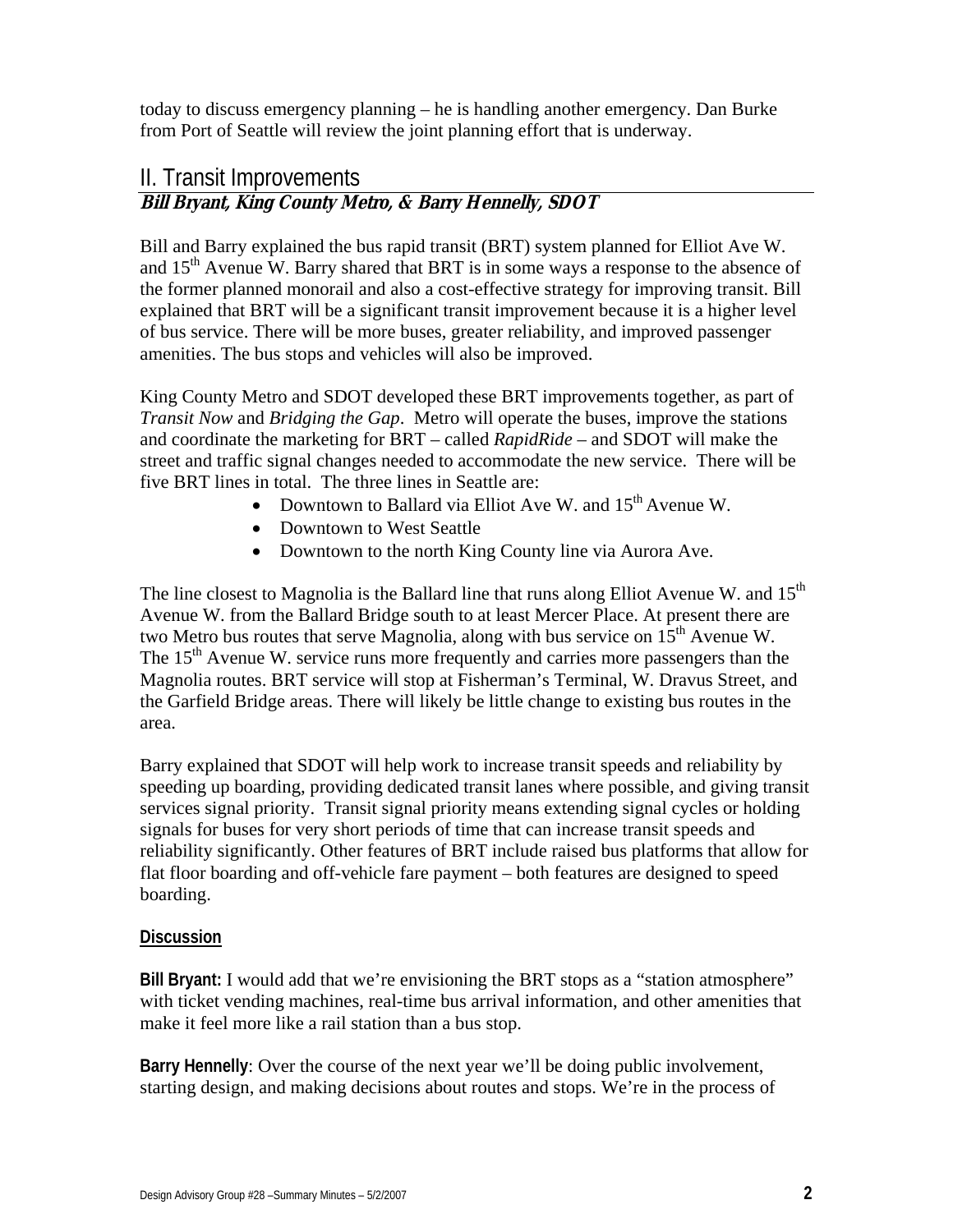doing all of that and our two agencies are working closely together on both the staff and elected levels. We'll be contacting the community through mailings to seek public input.

**Mike Smith:** Will you be using the current Metro routes (19, 24, and 33) as feeders to the BRT service or running them along 15<sup>th</sup> Avenue W. along with BRT?

**Bryant:** We don't have plans to change those routes and you would be able to transfer directly to BRT. Magnolia is so close to downtown that it might not make sense to transfer, but we would make the transfer to get to Ballard, for example, as easy as possible.

**Doug Lorentzen:** Is W. Mercer Place still being considered for this route? And, if so, would you improve that route by adding sidewalks or other missing amenities?

**Hennelly:** I don't think this project would be a vehicle for a sidewalk or widening project. One of things we've heard is that we need to focus on staying inside our existing right-ofway, so we're focusing any improvements toward the load-bearing of the pavement.

**Dan Burke:** Has anyone done an analysis of how this BRT service compares to what the monorail would have done on 15<sup>th</sup> Avenue?

**Hennelly:** No, we have not made a mode-to-mode comparison.

**Burke:** Is there an environmental process associated with this work?

**Hennelly:** No, because we're staying within the existing right-of-way. There is a public involvement process but not an environmental process.

**Bryant:** We do have an environmental planner making a determination about what kind of process would be needed, if any. It's likely that the public outreach we're planning will meet the environmental process requirements.

**Janis Traven:** Will you be making many stops on 15<sup>th</sup> Avenue?

**Fran Calhoun:** Yes, will there be fewer stops than there are now?

**Hennelly:** The stops will be half-a-mile to a third-of-a-mile apart.

**Bryant:** The number of stops will also depend on which other buses are near the BRT route and where they stop.

**Burke:** Who will be allowed to use transit lanes? Will it be buses only, or buses and rightturns?

**Bryant:** We're going to examine all options, including limiting use of transit lanes only during peak hours, or in peak directions.

**Calhoun:** What about parking – will there be parking losses?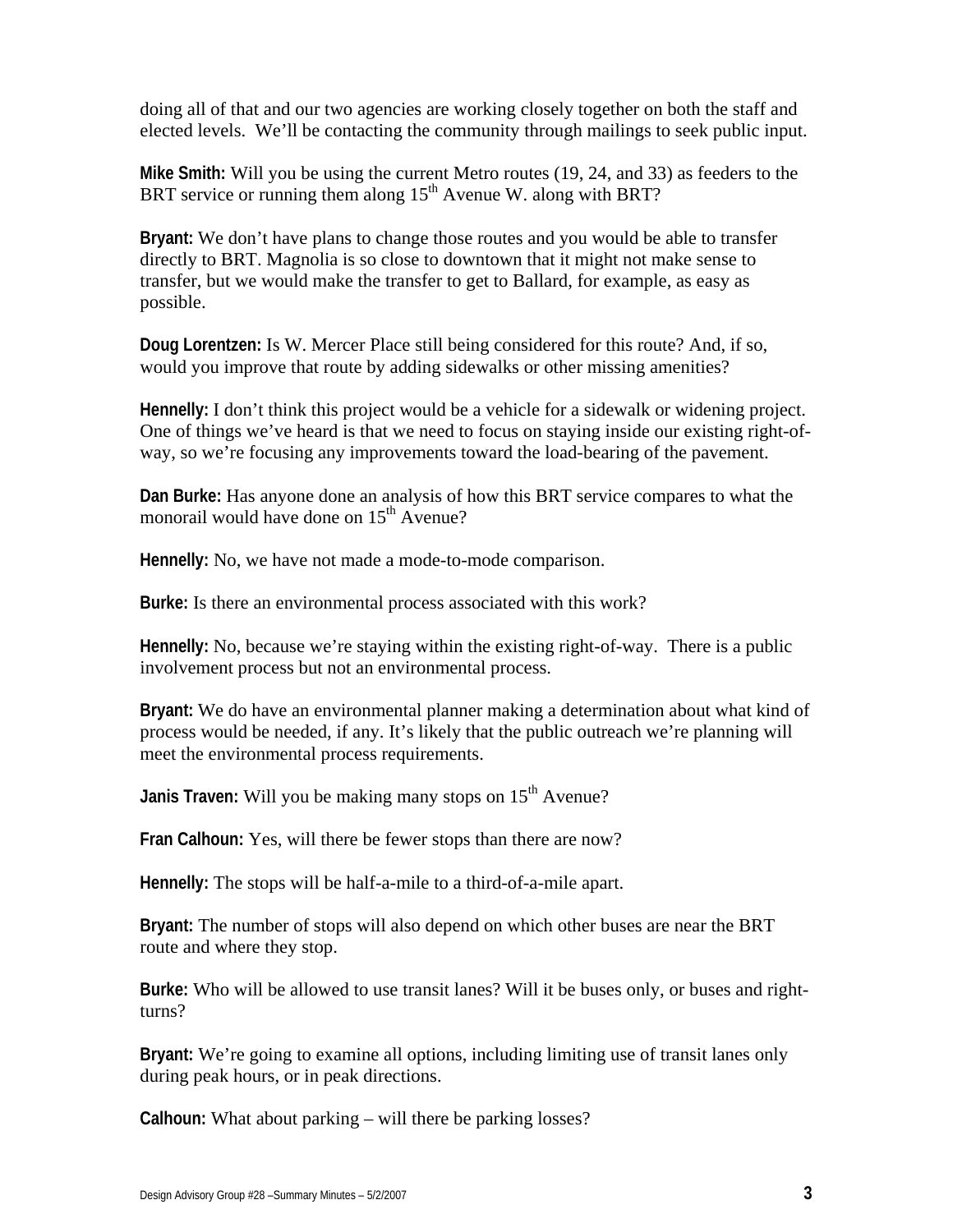**Hennelly:** Yes, in some places.

**Calhoun:** What about businesses that need parking?

**Hennelly:** That's why we're having the public involvement process, to see what those concerns are and what we can do about them.

**Dan Wakefield:** Do you have any specific plans for accommodating bicycle commuters, such as racks or storage lockers for bicycles?

**Bryant:** We're moving toward having a 3-bike rack for all of Metro buses. We are considering allowing bikes aboard BRT, but we're also concerned about passenger seating spaces.

**Hennelly:** That's another reason we're having a public involvement process, to see what amenities are most important to passengers. It's possible to design a bus with more standing room, depending on what population you're trying to serve. We still need to determine all those things. I can tell you there will be a hook to hang your bike inside during off-peak hours.

**Lise Kenworthy:** What's the timetable for implementing BRT?

**Bryant:** Of the five BRT lines in all of King County, the Ballard line is the third one and should be built around 2012. The Pacific Highway line is first, in 2010, because a lot of the work to prepare for BRT has already been completed there. The West Seattle line is second, in 2011.

**Peter Smith:** Would any of these be through routes to Ballard?

**Bryant:** It's possible – we need to configure the routes.

**Burke:** How will BRT cross the Ballard Bridge?

**Bryant:** We're hoping to improve the approaches to the bridge, but there is nothing we can do to the bridge itself.

**Hennelly:** We'll give buses some level of priority on the bridge approaches and SDOT has a paving program planned that will pave from the Ballard Bridge to First Avenue along  $15<sup>th</sup>$  Avenue W. and Elliot Ave W., so we're already looking at design tweaks to help facilitate BRT.

**Burke:** Is that a one-year project?

**Hennelly:** That's a one-summer project. Our paving program is very aggressive and was part of *Bridging the Gap*.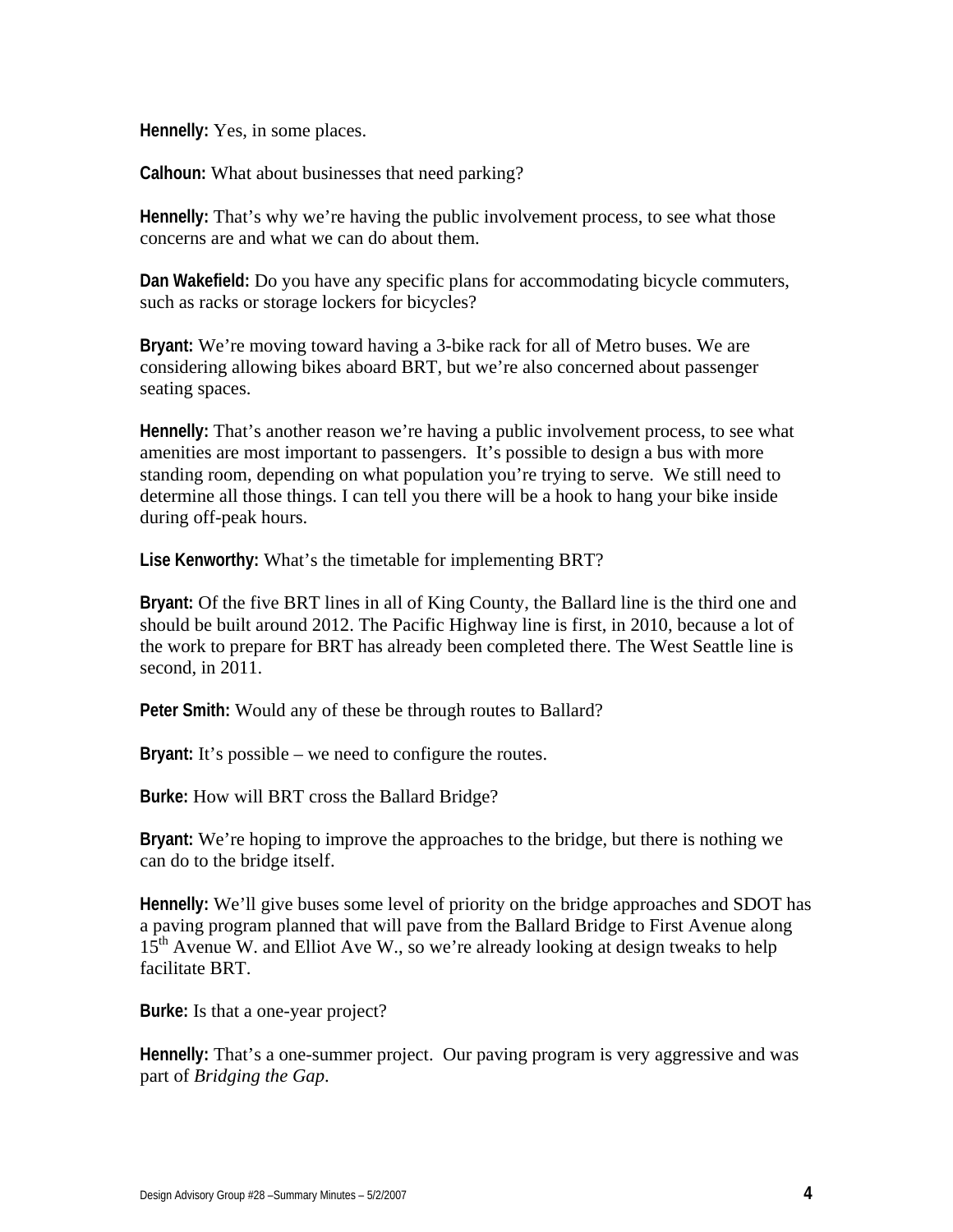**M. Smith:** What happens when we don't have a bridge – whether during construction or an emergency?

**Hennelly:** In any kind of emergency you're going to use buses intensely.

**Bryant:** And for non-emergency situations there will be time for planning how bus service can help during construction.

**Traven:** What are the costs of BRT compared to the monorail?

**Bryant:** BRT is much less expensive. The monorail cost was around \$100 million per mile and I would say BRT is less than 5% of that.

**Hennelly:** I'd argue the cost is even less than that.

**Gerald Dorn:** How much will BRT increase capacity in the corridor?

**Hennelly:** The service is more frequent. We'll have 12-minute headways and the buses will run 18 hours per day.

**Bryant:** There are two ways to measure capacity: the number of seats in the corridor or the number of travelers per corridor. Right now we know that during peak periods there will be twice as many buses as are out there now and overall capacity will be greater.

**Kenworthy:** Could Bill and Barry hand out their cards in case people have other questions?

## III. Emergency Planning **Dan Burke, Port of Seattle**

Kirk introduced Dan Burke from the Port of Seattle. He and Dave Schneidler from SDOT have been coordinating emergency planning for the Magnolia Bridge area.

SDOT and the Port of Seattle have been considering two main scenarios: the planned construction of the new bridge and the unforeseen loss of the existing bridge. SDOT and the Port can and will plan specific actions for bridge construction. Specific plans for an unforeseen loss of the bridge are not possible because in an emergency there may be situations across the whole city that need to be addressed simultaneously. SDOT and the Port have a commitment to work together in the case of an emergency but are not able to make a joint commitment about specific actions or timelines.

David and Dan examined five alternative strategies and the first applies to an unforeseen loss of the bridge. They are assuming the Galer Street flyover would likely survive such an event because it is newer and meets current seismic standards. The general plan is to make a pathway through the fallen Magnolia section and bring traffic through the North Bay area and connect to  $20^{th}$  Avenue W. or  $21^{st}$  Avenue W.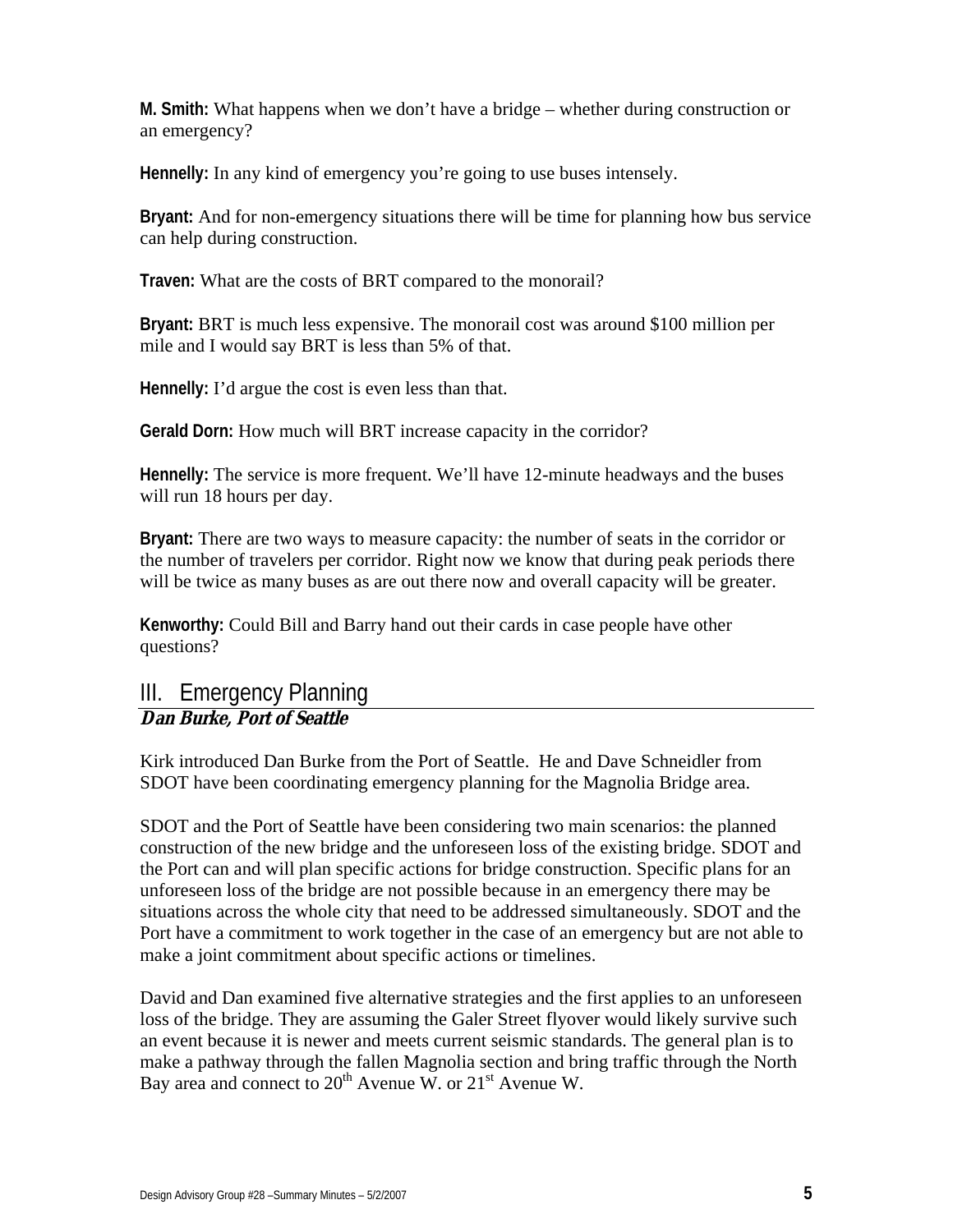Given the current level of development in North Bay, that could happen relatively quickly and the Port would give the City access to enter that property and make those connections. If in the future there are more roads already developed in North Bay, the City would have fewer connections to construct. If North Bay development reaches about one million square feet, the Port plans to create another access route across the railroad tracks. If that were in place then access through North Bay would be easier as well.

For new bridge construction the process is more straightforward. The Elliot Ave W. access ramp is removed early in the construction process so the team would work to get travelers through using the Galer Street flyover and a ramp up to the remainder of the old bridge structure. There is also potential that with further Port development the ramp route would not be needed.

Dan asked for comments on the emergency planning.

#### **Discussion**

**M. Smith:** I like the idea of ramps while construction is underway. Even if there were an Armory Bridge in place, it would still be great to have a ramp operating during construction.

**Kenworthy:** Thank you for doing this work. I see that this is simply a discussion of different scenarios.

**Kirk Jones:** Yes, we tried to think through all the possible scenarios.

**Kenworthy:** A more specific version would be helpful. What's the timetable at the Port for creating access along Armory Way?

**Burke:** We looked at that in our strategic planning and it will take a few years. We've said that at about a million square feet of development that facility will be needed.

**Burke:** Dave and I would like to get comments so we can finalize this in some way.

**Kenworthy:** I think the document needs to recognize that this is an industrial area and public safety needs to be a concern if we will be bringing travelers through the Port.

**Burke:** You're supportive of having the general public travel through the Port so long as there is separation from industrial areas?

**Kenworthy:** Yes.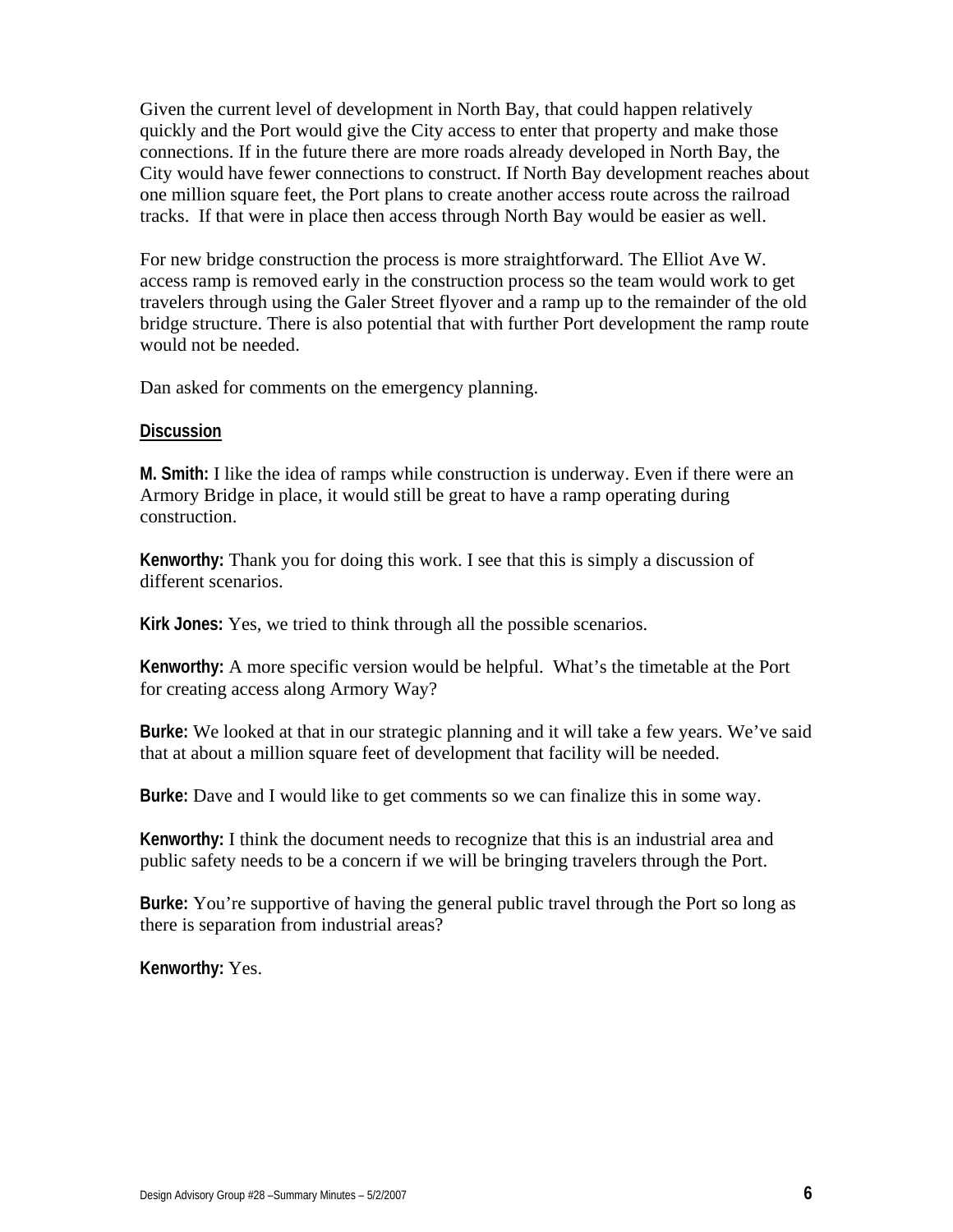# IV. Project Updates

## **Kirk Jones, SDOT**

Kirk shared updates on various areas of the project. There has been no change in the status of detour planning at this time.

## **Draft Environmental Assessment (Draft EA)**

Soil testing is underway this week near the FAA tower and railroad tracks. WSDOT currently has the Draft EA, the biological assessment and all the discipline reports. WSDOT has not heard from the Navy and will wait on that information. They will probably take until the end of the summer to review the documents.

### **Port of Seattle Coordination**

SDOT may have the license agreement worked through with the Port of Seattle for the soil borings needed on Port property. The SDOT team and the Port of Seattle team are meeting this Friday to discuss project status and planning.

## **Type, Size & Location (T,S&L) Study**

The cost estimate has increased almost 30% from estimates developed in 2004 (\$196 million) and is now up to \$262 million for building the bridge if the process began today (assumes advertising for contractors in 2009 and thirty months of construction). Up until 2003, the trend was 3% inflation with more than ten years of data supporting that figure. SDOT used this inflation rate to estimate project costs in 2004. However, in the last three years inflation has spiked to 17% per year for 2004, 2005 and 2006. Other state projects are seeing inflation of 30-40%, so the cost savings this project has made have helped. SDOT is now forecasting ahead from 2006 dollars at 6.5% inflation, and the only additional cost will be the relatively inexpensive bicycle connection. The cost increase reflects broad construction inflation in this region.

The project will likely be shelved for a few years until SDOT can assemble a full funding package. SDOT has not been able to achieve a better inflation estimate than 6.5% so they will move forward with that and consider relevant risk factors. The only additional consideration is a \$30-40 million right-of-way cost that is included in the cost estimate. Around 90% of that is Port property and City property so there is high likelihood of no real cash transaction for those. The TS&L report will be ready in a couple of weeks.

#### **Discussion**

**Kenworthy:** Will you email us when the TS&L report is released?

**Jones:** Yes, we'll contact you and we'll post the report online.

**Kenworthy:** If you can also indicate where the detour routes are located in the document that would be helpful. What is the next step after the TS&L is released?

**Jones:** The Draft EA should be out in September 2007 and then we'll have a hearing before we finalize that document. The FONSI, or Finding of No Significant Impacts, will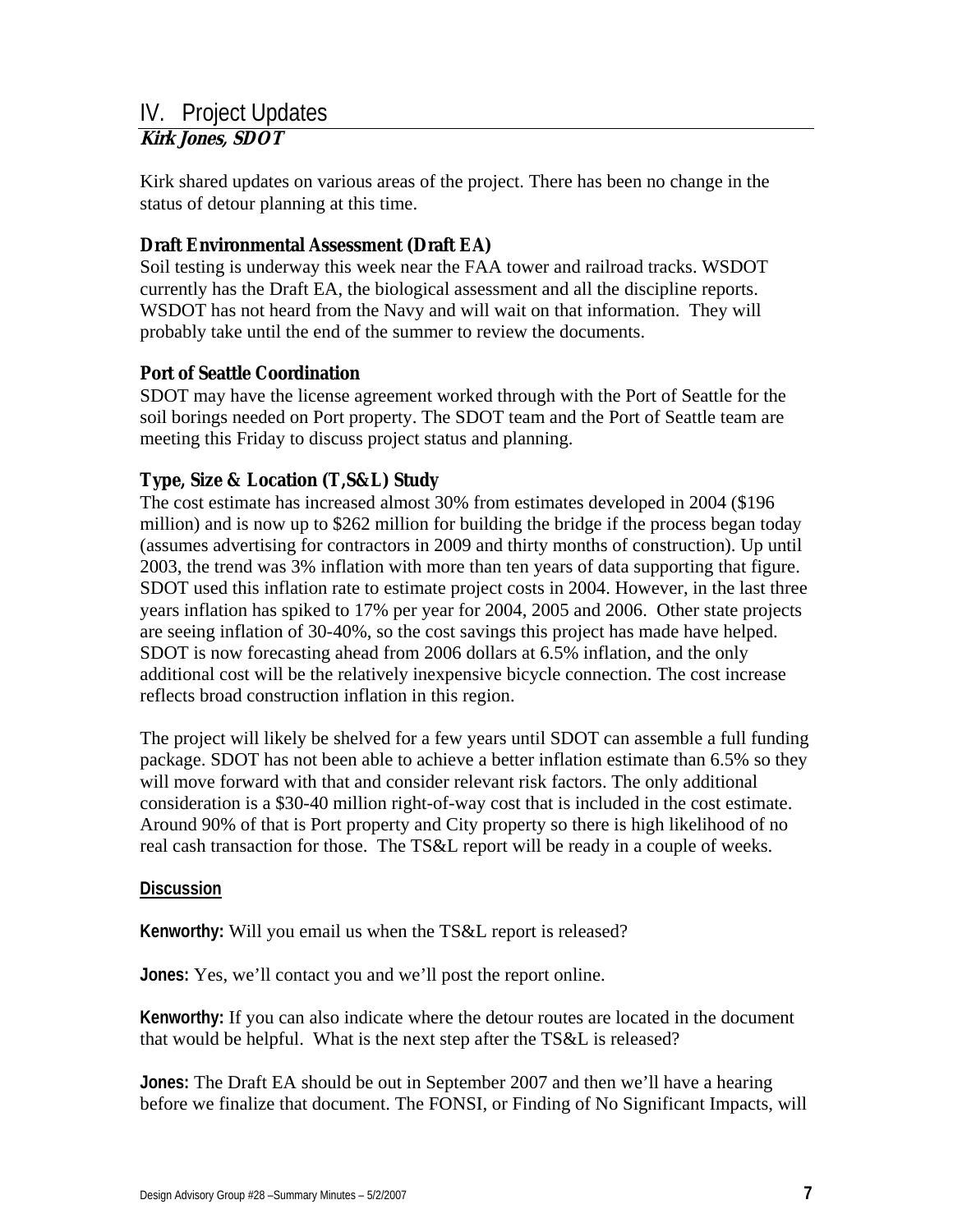need official action by the Seattle City Council and Federal Highway Administration. By the end of the year we should have those and be able to close out the environmental process. Those documents will need updates every five years to stay current.

Right now, we've signed the contract to have HNTB move ahead on the contract documents and develop the entire project to a 30% level and further on the foundations. The strategy is to have a package on the shelf with the foundation design in place so if there were a bridge failure, a contractor could just pick it up and start building while the rest is being designed. That work should also be complete by the end of the year.

**Kenworthy:** That sounds good. In addition, I think Grace Crunican should visit us at the end of the year and let us know the practical steps she's going to take to move this process forward and secure funding.

**Jones:** I'll talk to Grace about that. We really appreciate the hard work this group has put into the project.

**Kenworthy:** What are the steps after we have the foundation portion designed? It would be helpful if Grace could give us a proposed timeline.

**M. Smith:** We'd like to know when and how to take action to help this move forward.

**Jones:** I've heard similar comments from the new president of the Magnolia Community Club. We appreciate the Magnolia community's interested in helping with this project. Our DAG meeting next month will be to discuss the design details for the 30% plans and the urban designer will be present to hear your feedback. We'll plan to meet again in August to show proposed configurations for the aesthetic treatments and then we'll be wrapping up by the end of the year.

**Traven:** I think we should continue to have meetings to keep things on track.

**M. Smith:** Yes, I'm not sure that this group wants to disperse.

**Brandt:** I have those action items for when we meet in June.

## V. Next Steps **Kirk Jones, SDOT**

The next DAG meeting will be on June  $6<sup>th</sup>$  from 4:00 to 5:30 pm at the Magnolia Community Center.

# VI. Public Comment

## **Kirk Jones, SDOT**

There were no members of the public in attendance.